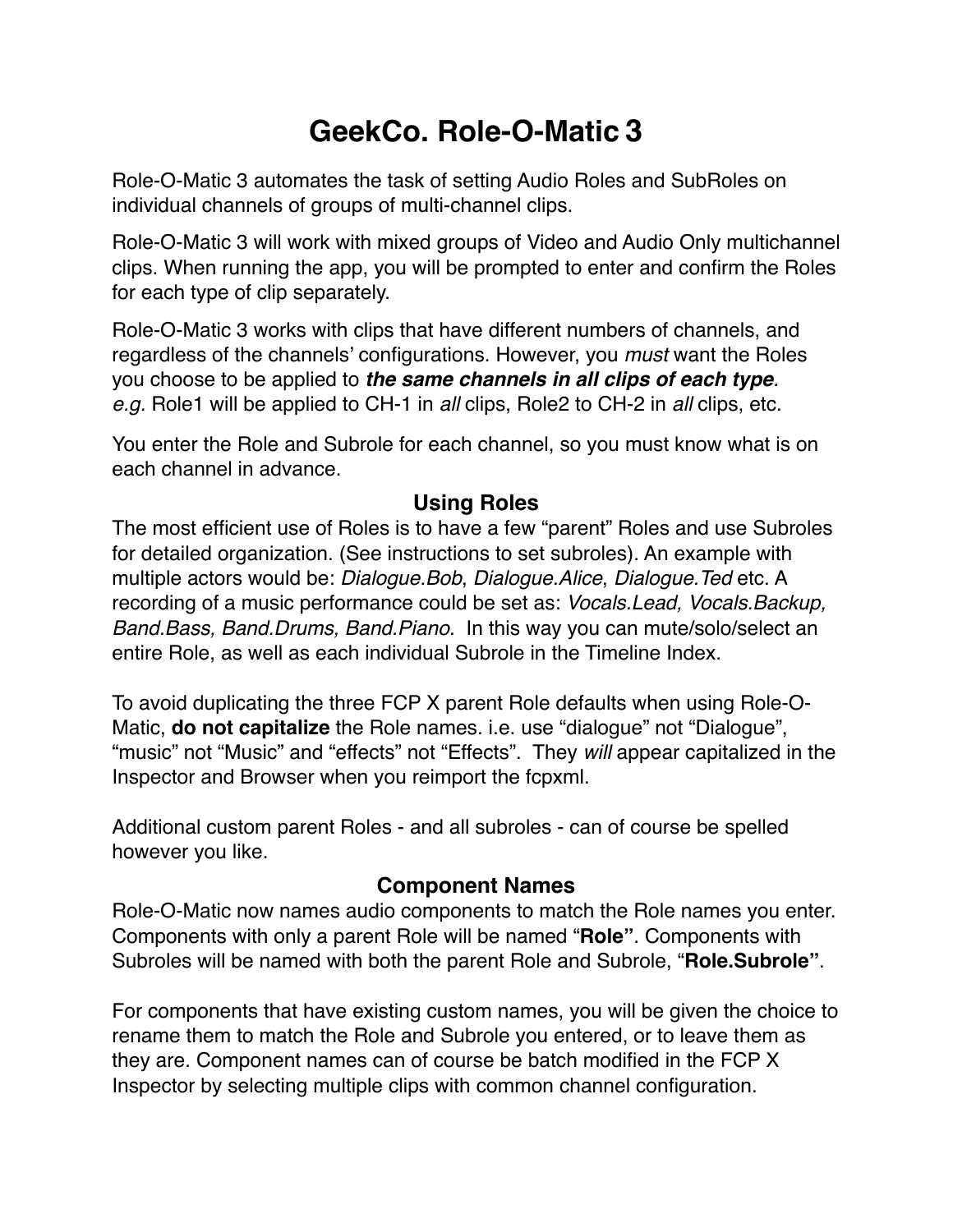## **Important Note about Audio-Only clips!**

In FCP X, each audio channel is assigned to a Lane. Role-O-Matic 2 maps the Roles you enter to the Lanes in fcpxml. Thus, you will be prompted enter Roles *for Lanes, not channels.*

Due to the way FCP X works, A/V and Audio Only clips are defined differently in the fcpxml. For clips with VIDEO, the audio Lane numbers start at -1. No problem here, as the prompts will match the channel numbers. Lane -1 is Channel 1, etc.

However, for AUDIO-ONLY clips the *Lane numbers start at 0*, so the prompts will not match the channel numbers. Lane 0 is Channel 1, Lane 1 is Channel 2, Lane 3 is channel 4, etc. When setting audio-only clip Roles, **Please Pay Attention!**

Role-O-Matic 2 will (annoyingly) remind you of this at the beginning of each run. Also, you can confirm your settings before finishing, and redo them if needed.

Role-O-Matic 2 is *very* easy to use, **but please read the instructions carefully…**

| <b>Roles</b>                                       | <b>Channel Configuration</b>               |          |
|----------------------------------------------------|--------------------------------------------|----------|
| No Data (4)                                        | <b>V TR R2 V10 SPLIT</b>                   | 3 Stereo |
| TR_R2_V10_SPLIT<br>Video, Dialogue                 | V EZI TR_R2_V10_SPLIT - reverse stereo     |          |
| <b>Before Role-O-Matic</b>                         | ৰে<br>EZI TR_R2_V10_SPLIT - reverse stereo |          |
|                                                    |                                            |          |
|                                                    | V EZI TR_R2_V10_SPLIT - reverse stereo     |          |
|                                                    |                                            |          |
| <b>Roles</b>                                       | <b>Channel Configuration</b>               |          |
| <b>Vo Data</b> (4)                                 | $\sqrt{9}$ <b>v</b> TR R2 V10 SPLIT        | 3 Stereo |
| TR_R2_V10_SPLIT<br>Video, Boom_Mic, Effects, Music | V EL Dialogue.Boom_Mic                     |          |
|                                                    |                                            |          |
|                                                    |                                            |          |
|                                                    | <b>EZI Effects</b><br>☞                    |          |
| <b>After Role-O-Matic</b>                          |                                            |          |
|                                                    | ☞<br>EZI Music                             |          |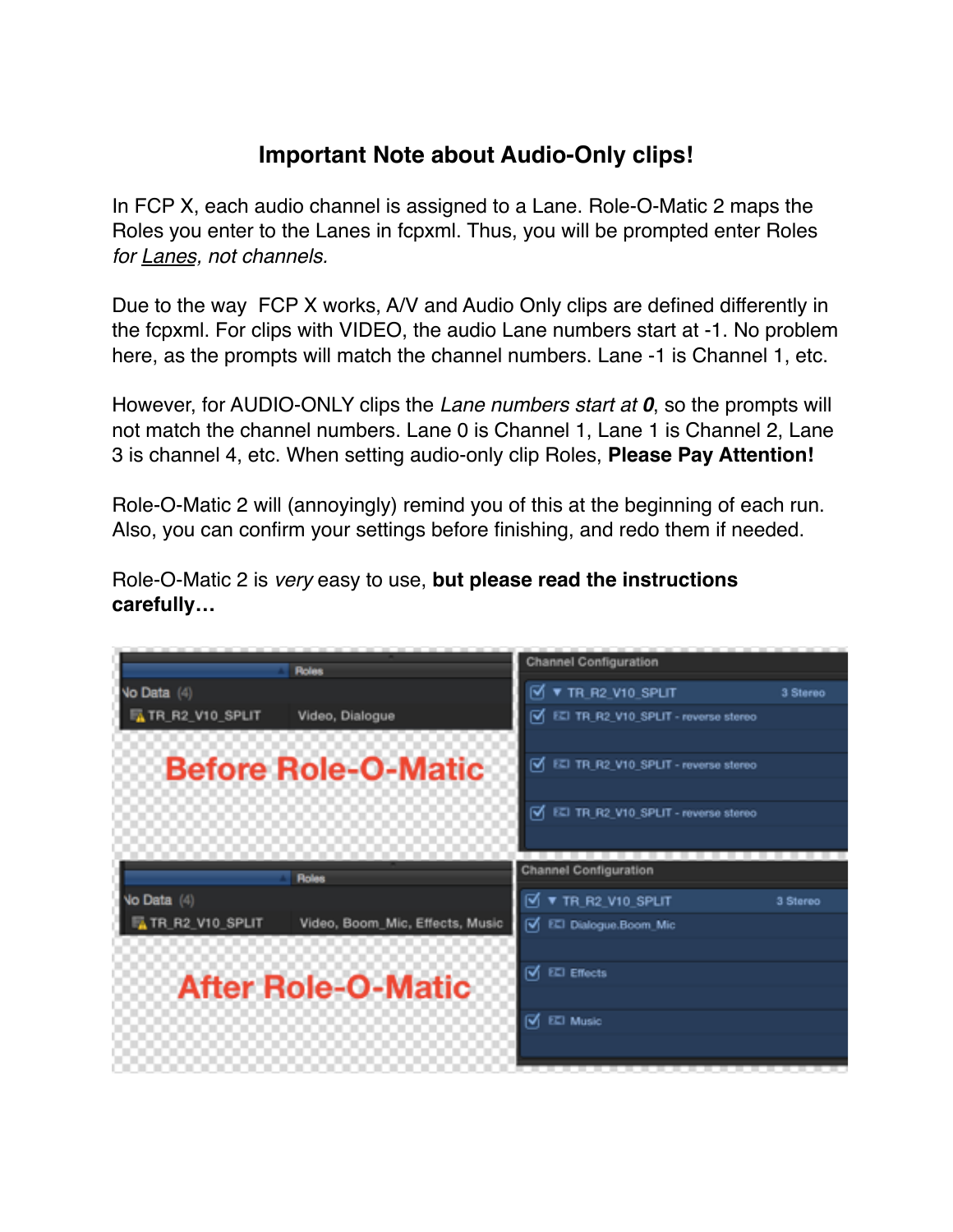## **Operating Instructions-Please Read Carefully**

**1**- **Create an Event in FCP X** that contains all the clips on which you'd like to set *common* audio Roles.

- ⁃ Only include clips on which you intend to change the Roles
- ⁃ You may mix clips with different amounts of audio channels, *but all common clip channels will get the same roles*. e.g. You have some 8 channel clips to which you'd like to assign Roles 1-8, and some 5 channel clips to which you'd like assign *the same* audio Roles, but only 1-5.

In order for this to work properly, ensure that *the clip with the greatest number of channels* is the first in the Event when sorted in ascending ( $\land$ ) list view. If you are mixing video and audio-only clips, the first **two** clips in the Event should be **one of each type,** with *the most channels*. You can add a leading character (e.g. 001, 002) to facilitate this if needed.

- **2 Select the Event, and Export XML** choosing "extended" view.
- **3 Launch Role-O-Matic**, and choose the fcpxml you just created.
	- **•** Name and choose a destination for the new fcpxml file that will be generated, keeping the .fcpxml extension after the name.
	- Follow the prompts to add a **Role** to each channel in your clips in the dialog boxes that appear. Video clips will be set first, then Audio-Only clips. Components will be renamed to match the Roles you enter.
	- **SETTING SUBROLES** Enter the parent Role, then type a . (period) followed by the desired subrole. Easy! example: role.subrole …**NOTE:** Component names will match the text you enter exactly, so the name will show as **"role.subrole"** in the Timeline and Inspector.
	- **NOTE**: **AVOID USING SPACES**, quotes or other "Illegal" characters in the Role Names, the Roles may not be applied. *Do not use a . (period) unless* you intend to apply a subrole. For best results, use only letters, numbers, and underscores in the Role/Subrole names
- 4- **Import the fcpxml** you just created back into FCP X. Done.